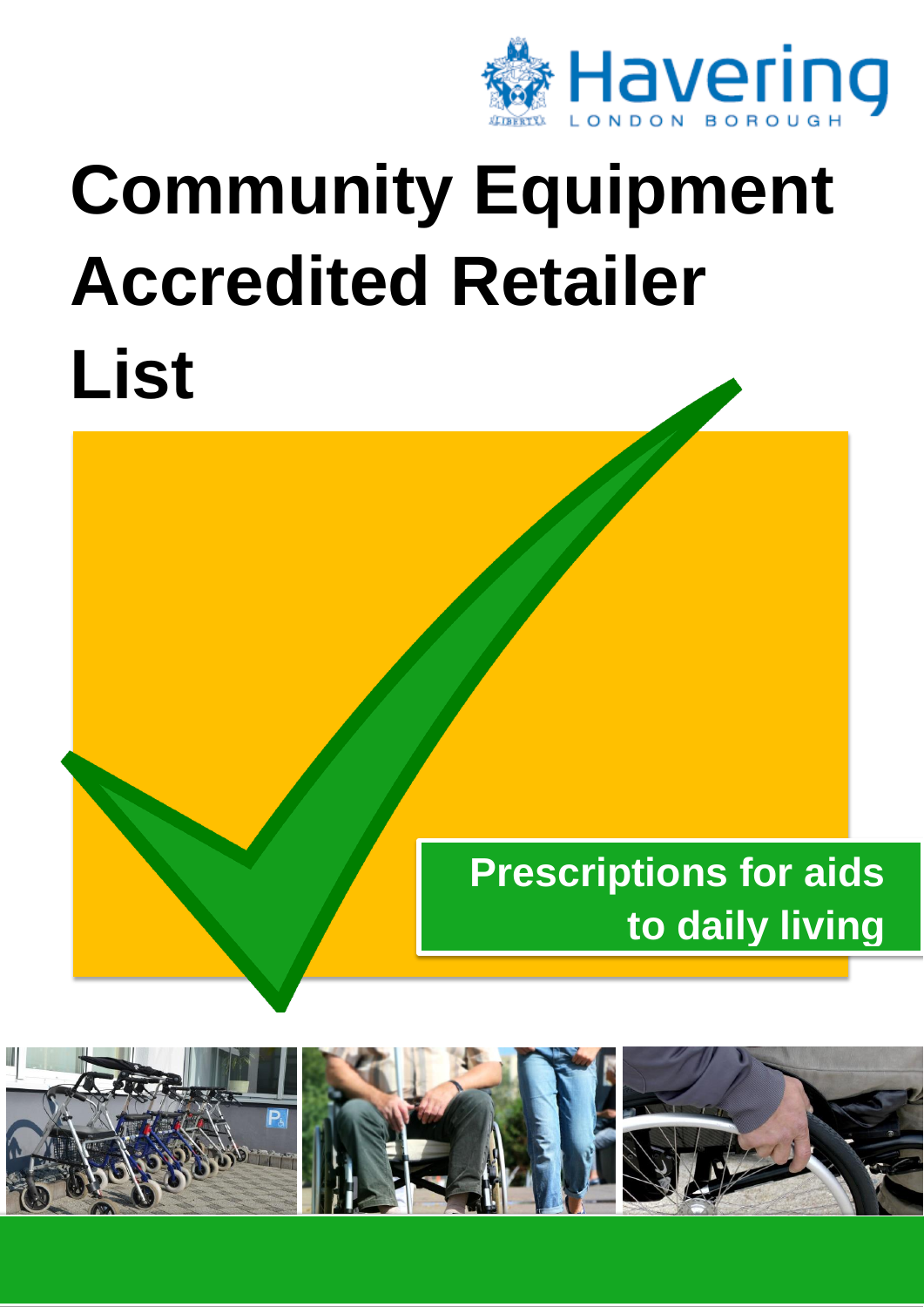## **Key**

Parking available **Fax ordering** Induction loop

Automatic doors **Level access** CL<sub>2</sub> Large print



 Disabled parking Telephone ordering Trained assistance available available available (steps etc.)

available











| <b>Retailer</b>                                                                                                                                                                     | <b>Opening</b><br><b>hours</b>                                          | <b>Assistance</b><br>available                                                                                                                | <b>Accessibility</b>                            |
|-------------------------------------------------------------------------------------------------------------------------------------------------------------------------------------|-------------------------------------------------------------------------|-----------------------------------------------------------------------------------------------------------------------------------------------|-------------------------------------------------|
|                                                                                                                                                                                     |                                                                         | <b>ROMFORD RETAILERS</b>                                                                                                                      |                                                 |
| 1 <sup>st</sup> Step Mobility Ltd<br><b>54 Victoria Road</b><br><b>Romford</b><br><b>RM1 2JT</b><br>Tel: 01708 746 644<br>E:info@1ststepmobility.com                                | <b>Monday-Friday</b><br>$9:30 - 17:00$<br><b>Saturday</b><br>9:30-13:00 | Shop forecourt<br>♦<br>parking<br>Wide aisles<br>$\Diamond$<br>Home delivery<br>♦<br><b>Fitting service</b><br>♦<br>Large print<br>$\Diamond$ | $P$ [ $\epsilon$ ] (<br>Large<br>Print          |
| <b>Britcrown Pharmacy</b><br><b>5 Balgores Lane</b><br><b>Gidea Park</b><br><b>Romford</b><br><b>RM2 5JR</b><br>Tel: 01708 740587<br>Fax: 01708 740587<br>E:Ali_suzanga@yahoo.co.uk | <b>Monday-Friday</b><br>9:00-18:00<br><b>Saturday</b><br>$9:00 - 13:00$ | Wide aisles<br>♦<br>Consultation<br>♦<br>room<br>Large print<br>$\Diamond$                                                                    | $P$ $6$ $($<br>し、<br>Disabled<br>Large<br>Print |
| <b>Crescent Pharmacy</b><br><b>65 Masefield Crescent</b><br><b>Harold Hill</b><br><b>Romford</b><br><b>RM3 7PB</b><br>Tel: 01708 345 349<br>E:CrescentPharm@gmail.co<br>m           | <b>Monday-Friday</b><br>9:00-19:00<br><b>Saturday</b><br>$9:00 - 15:00$ | Off-street/front of<br>♦<br>shop parking<br>Wide aisles<br>$\Diamond$<br>Consultation<br>♦<br>room<br>Large print<br>$\Diamond$               | $P_{\alpha}$ $\alpha$<br>Large<br>Print         |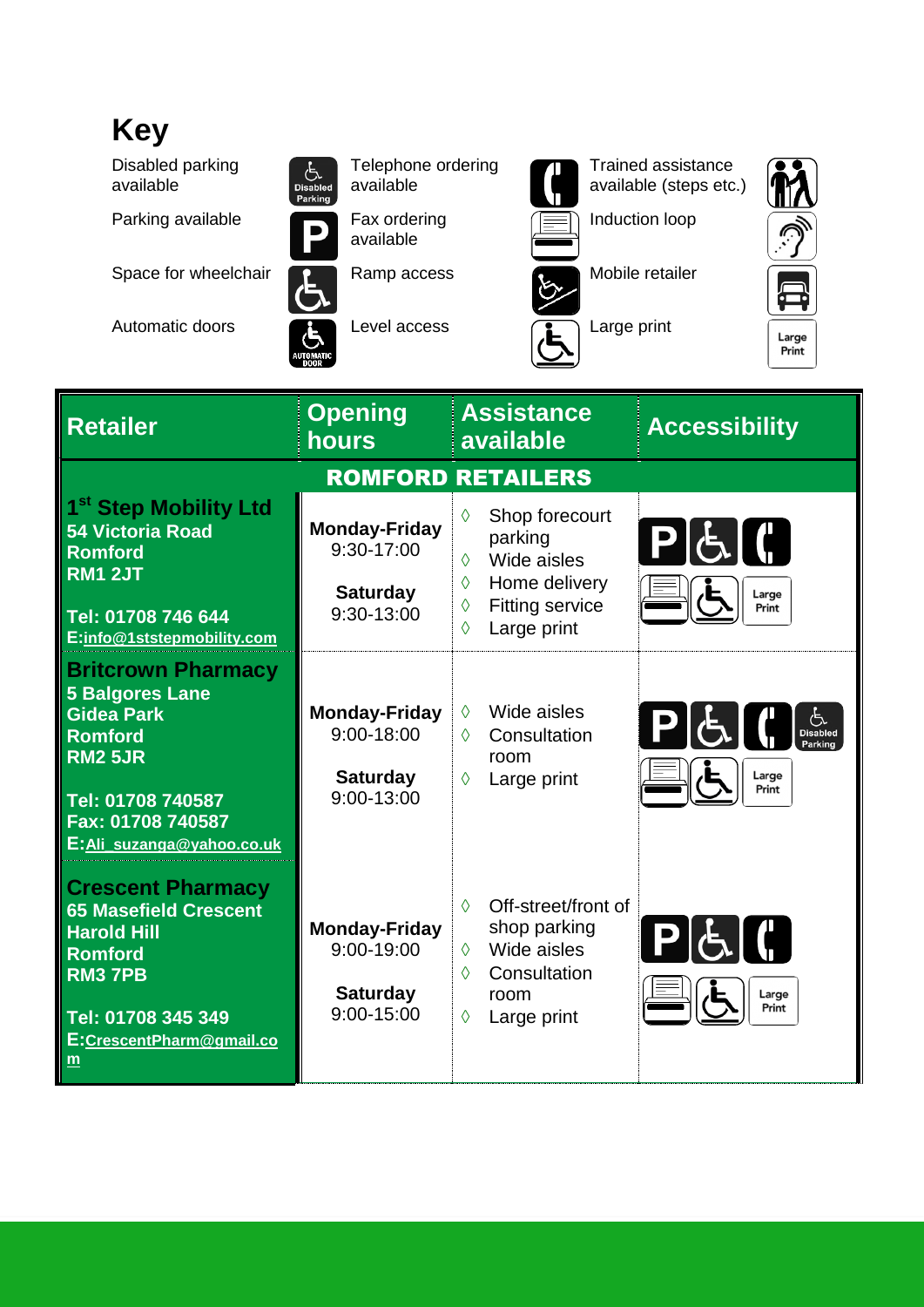| <b>MIM Pharmacy</b><br><b>118 North Street</b><br><b>Romford</b><br><b>RM1 1DL</b><br>Tel: 01708 743 341<br>E:mimtariqmahmood@hotma<br>il.com                                          | Monday,<br>Tuesday,<br><b>Wednesday &amp;</b><br><b>Friday</b><br>9:00-18:00<br><b>Thursday</b><br>9:00-19:00<br><b>Saturday</b><br>9:00-13:00 | ♦<br>Limited parking<br>at shop front<br>P[f]()<br>Pay parking<br>$\Diamond$<br>side street<br><b>Wide Aisles</b><br>Large<br>Consultation<br>♦<br>Print<br>room<br>Large print<br>♦                                                                                                             |
|----------------------------------------------------------------------------------------------------------------------------------------------------------------------------------------|------------------------------------------------------------------------------------------------------------------------------------------------|--------------------------------------------------------------------------------------------------------------------------------------------------------------------------------------------------------------------------------------------------------------------------------------------------|
|                                                                                                                                                                                        |                                                                                                                                                | <b>ELM PARK RETAILERS</b>                                                                                                                                                                                                                                                                        |
| <b>Life Care Mobility</b><br><b>26 Elm Parade</b><br><b>Elm Park Avenue</b><br><b>Hornchurch</b><br><b>RM12 4SA</b><br>Tel: 01708 440420<br>E: Peter@lifecaremobility.co.<br><u>uk</u> | <b>Monday-Friday</b><br>9:30-17:00<br><b>Saturday</b><br>9:30-16:00                                                                            | Parking in yard<br>♦<br>at the back of<br>shop (not on<br>the yellow<br>$P$ [ $\in$ $[$ $\ell$ $]$<br>ے<br>Disabled<br>lines)<br>Parking<br><b>Disabled</b><br>♦<br>parking (must<br>Large<br>display badge<br>Print<br>at all times)<br>Demo - level<br>$\Diamond$<br>access shower<br>in store |
|                                                                                                                                                                                        |                                                                                                                                                | <b>HORNCHURCH RETAILERS</b>                                                                                                                                                                                                                                                                      |
| <b>Adams Mobility</b><br><b>Services</b><br>200 High Street<br><b>Hornchurch</b><br><b>RM12 6QP</b><br>Tel: 01708 447 739<br>E:sales@adamsmobility.co.u<br><u>k</u>                    | Monday-<br><b>Saturday</b><br>10:00-17:30                                                                                                      | No parking<br>$\Diamond$<br>GL<br>facilities, other<br>car parks close<br>by<br>Large<br>Wide aisles<br>Print<br>Large print<br>♦                                                                                                                                                                |
| <b>Britcrown Pharmacy</b><br><b>31 Upminster Road</b><br><b>Hornchurch</b><br><b>RM11 3UX</b><br>Tel: 01708 455328<br>Fax: 01708 437369<br>E:Hornchurch@britcrownpha<br>rmacy.co.uk    | <b>Monday-Friday</b><br>9:00-18:30<br><b>Saturday</b><br>9:00-13:00                                                                            | $P[$ & $[$ (<br>Parking space<br>♦<br>available                                                                                                                                                                                                                                                  |
| <b>Pharmacare Chemist</b><br>164 166 Hornchurch<br><b>Road</b><br><b>Hornchurch</b><br><b>RM11 1QK</b>                                                                                 | <b>Monday-Friday</b><br>9:00-19:00<br><b>Saturday</b><br>9:00-18:00                                                                            | Side street<br>♦<br>PEC<br>parking<br>Wide aisles<br>♦<br>Consultation<br>♦<br>Large<br>Print<br>room                                                                                                                                                                                            |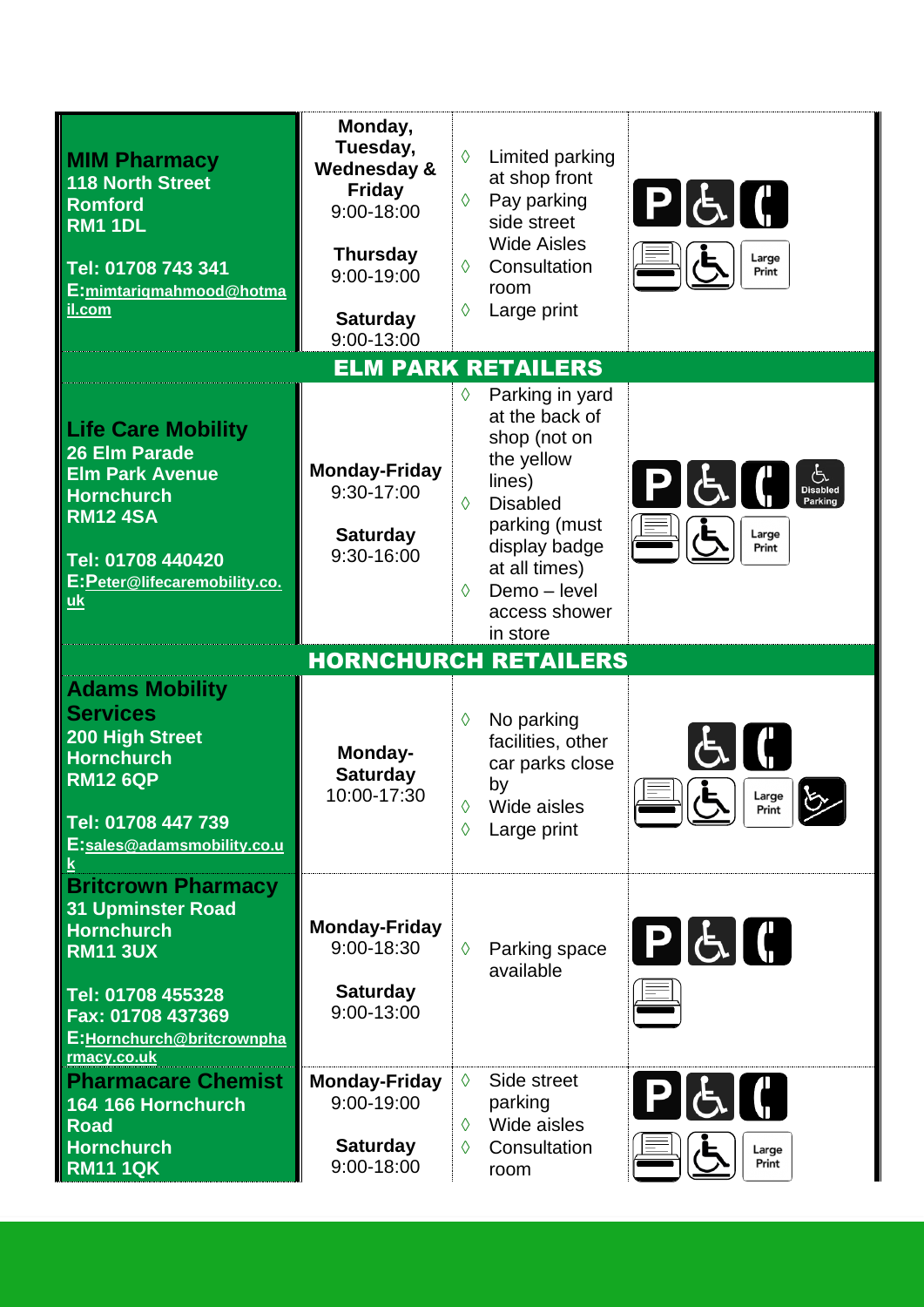| Tel: 01708 447 703<br>E:S1kka@yahoo.co.uk                                                                                                                                |                                                                                                                                                         | Large print<br>♦                                                                                                                                                                       |                                                                       |
|--------------------------------------------------------------------------------------------------------------------------------------------------------------------------|---------------------------------------------------------------------------------------------------------------------------------------------------------|----------------------------------------------------------------------------------------------------------------------------------------------------------------------------------------|-----------------------------------------------------------------------|
|                                                                                                                                                                          |                                                                                                                                                         | <b>UPMINSTER RETAILERS</b>                                                                                                                                                             |                                                                       |
| <b>Britannia Pharmacy</b><br><b>36 Corbets Tey Road</b><br><b>Upminster</b><br><b>RM14 2AD</b><br>Tel: 01708 220 194<br>E:Britannia.corbetstey@brita<br>nniapharmacy.com | <b>Monday-Friday</b><br>9:00-19:00<br><b>Saturday</b><br>9:30-17:30                                                                                     | 1 hour free<br>♦<br>parking<br>Wide aisles<br>♦<br>Consultation<br>♦<br>room<br>Large print<br>♦                                                                                       | $[P]$ é $[$<br>Large<br>Print                                         |
| <b>Panchem Pharmacy</b><br><b>160 St Marys Lane</b><br><b>Upminster</b><br><b>RM14 3BS</b><br>Tel: 01708 220 061<br>E: Panchem.pharmacy@gmail<br>.com                    | Monday,<br>Tuesday &<br><b>Friday</b><br>9:00-18:30<br><b>Wednesday &amp;</b><br><b>Thursday</b><br>$9:00 - 18:00$<br><b>Saturday</b><br>$9:00 - 12:00$ | Off-street/front<br>♦<br>of shop parking<br>for 1 car<br>Permit or<br>♦<br>Waitrose car<br>park<br>Wide aisles<br>$\Diamond$<br>Consultation<br>$\Diamond$<br>room<br>Large print<br>♦ | $P$ [ $\in$ [ $\int$ ]<br>Large<br>Print                              |
|                                                                                                                                                                          |                                                                                                                                                         | <b>DAGENHAM RETAILERS</b>                                                                                                                                                              |                                                                       |
| <b>Alvin Rose Pharmacy</b><br>606 Longbridge Road<br><b>Dagenham</b><br><b>RM8 2AJ</b>                                                                                   | <b>Monday-Friday</b><br>9:00-19:00                                                                                                                      | Street parking<br>♦<br>side road only<br>Wide aisles<br>$\Diamond$                                                                                                                     | $\mathbb{C}$                                                          |
| Tel: 020 8590 1480<br>E:Alvinrose.chemist@nhs.net                                                                                                                        | <b>Saturday</b><br>9:00-17:00                                                                                                                           | Consultation<br>♦<br>room                                                                                                                                                              |                                                                       |
| <b>Andrew Bass</b><br><b>Pharmacy</b><br>1148 Green Lane<br><b>Dagenham</b><br><b>RM8 1BP</b><br>Tel: 020 8592 1756<br>E:Andrewbass.pharmacy@nh<br>s.net                 | <b>Monday-Friday</b><br>9:00-18:30<br><b>Saturday</b><br>9:00-13:00                                                                                     | Front and back<br>♦<br>of shop parking<br>Wide aisles<br>♦<br>Large print<br>♦                                                                                                         | よ<br>$P$   $\epsilon$<br><b>Disabled</b><br>Parking<br>Large<br>Print |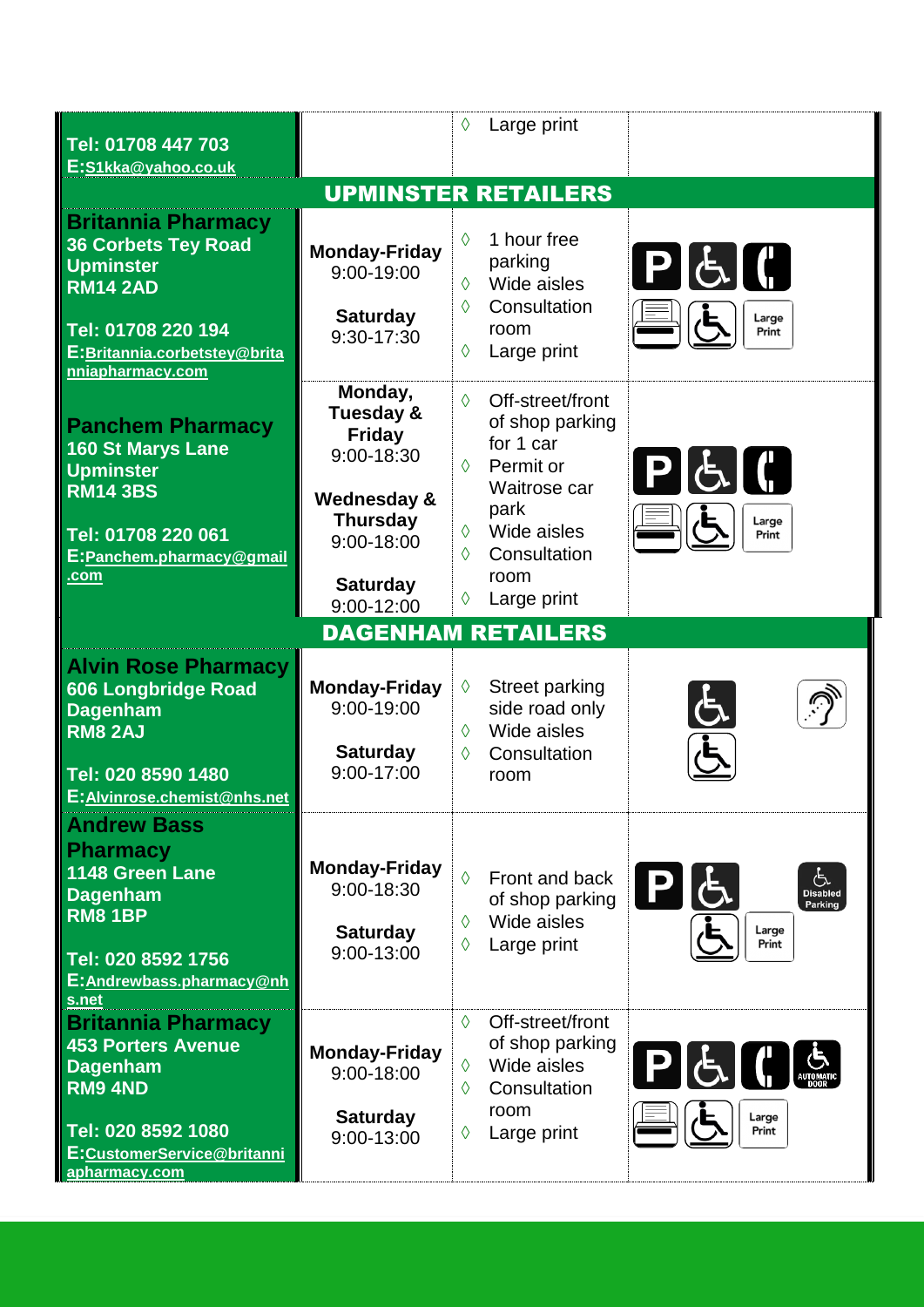| <b>Britannia Pharmacy</b><br><b>5 Althorne Way</b><br><b>Dagenham</b><br><b>RM107AY</b><br>Tel: 020 8593 6213<br>E:CustomerService@britanni<br>apharmacy.com                                                               | Monday,<br>Tuesday,<br><b>Wednesday &amp;</b><br><b>Friday</b><br>9:00-19:00<br>Thursday &<br><b>Saturday</b><br>$9:00 - 13:00$ | $\Diamond$<br>Off-street/front<br>of shop parking<br>Wide aisles<br>♦<br>$\Diamond$<br>Consultation<br>room<br>Large print<br>♦                            | $P$ & ( ) $\triangleright$                                      |
|----------------------------------------------------------------------------------------------------------------------------------------------------------------------------------------------------------------------------|---------------------------------------------------------------------------------------------------------------------------------|------------------------------------------------------------------------------------------------------------------------------------------------------------|-----------------------------------------------------------------|
| <b>David Lewis</b><br><b>Pharmacy</b><br><b>16 Porters Avenue</b><br><b>Dagenham</b><br><b>RM8 2AQ</b><br>Tel: 020 8592 1557<br>E:davidlewis.pharmacy@nhs.<br>net                                                          | <b>Monday-Friday</b><br>$9:00 - 20:00$<br><b>Saturday</b><br>9:00-17:00                                                         | Permit parking<br>♦<br>front of shop<br>Side street<br>$\Diamond$<br>parking<br>Wide aisles<br>♦<br>Consultation<br>$\Diamond$<br>room<br>♦<br>Large print | d(f)<br>Large<br>Print                                          |
| <b>Hannigan Pharmacy</b><br><b>240 Bennetts Castle</b><br><b>Lane</b><br><b>Dagenham</b><br><b>RM8 3UU</b><br>Tel: 020 8592 1752                                                                                           | <b>Monday-Friday</b><br>$9:00 - 18:00$<br><b>Saturday</b><br>9:00-13:00                                                         | Parking<br>$\Diamond$<br>Assistance<br>♦<br>available<br>Wide aisles<br>$\Diamond$<br>Consultation<br>♦<br>room<br>Large print<br>♦                        | PEC<br>Large<br>Print                                           |
| <b>Hedgemans</b><br><b>Pharmacy</b><br><b>438 Hedgemans Road</b><br><b>Dagenham</b><br>RM9 6BU<br>Tel: 020 8592 1063<br>E:hedgemanspharmacy@nhs<br>.net                                                                    | <b>Monday-Friday</b><br>9:00-19:00<br><b>Saturday</b><br>9:00-17:30                                                             | Front of shop<br>♦<br>parking<br>Wide aisles<br>♦<br>Consultation<br>♦<br>room<br>Large print<br>♦                                                         | PEC<br>Large<br>Print                                           |
| <b>Independent Living</b><br><b>Agency</b><br><b>Unit 15 Dagenham</b><br><b>Business Centre</b><br><b>123 Rainham Road North</b><br><b>Dagenham</b><br><b>RM10 7FD</b><br>Tel: 020 8593 6677<br>E:independentlivingagency@ | <b>Monday-Friday</b><br>9:00-17:00                                                                                              | Off-street<br>♦<br>parking<br>Consultation<br>♦<br>room<br>Large print<br>♦                                                                                | $P_{\alpha}$<br>ے<br>Disabled<br>Parking<br>Large<br>后<br>Print |
| btconnect.com<br><b>Nuchem Pharmacy</b><br><b>778 Green Lane</b><br><b>Dagenham</b><br><b>RM8 1YT</b>                                                                                                                      | <b>Monday-Friday</b><br>9:00-18:30<br><b>Saturday</b>                                                                           | Off-street<br>♦<br>parking at front<br>of store<br>Wide aisles<br>♦                                                                                        | Large<br>Print                                                  |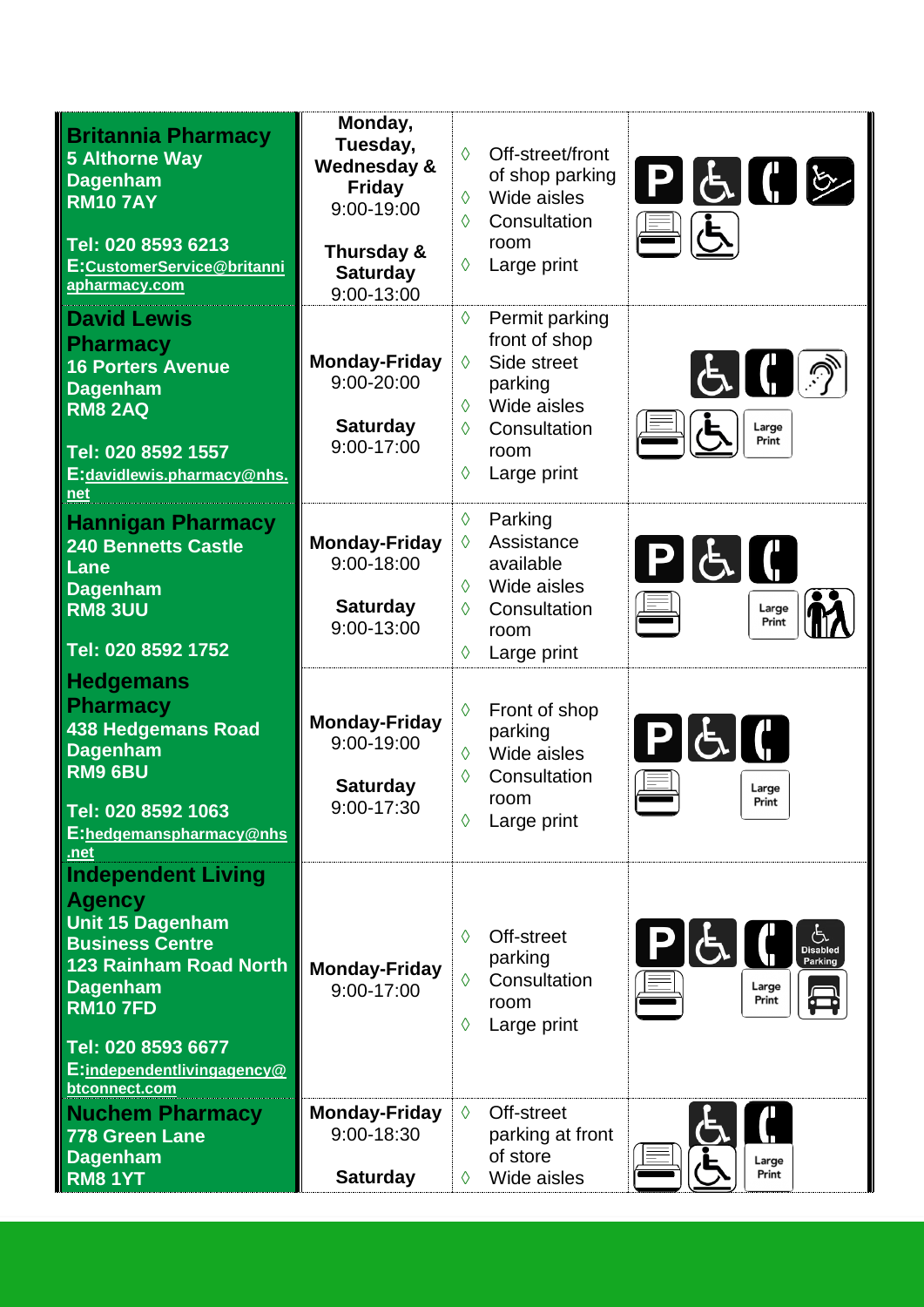| Tel: 020 8590 4921<br><b>Oxlow Pharmacy</b><br>217 Oxlow Lane<br><b>Dagenham</b><br><b>RM10 7YA</b><br>Tel: 020 8595 8527                                                                              | 9:00-18:00<br><b>Monday-Friday</b><br>9:00-19:00<br><b>Saturday</b><br>9:00-13:00                                            | Consultation<br>♦<br>room<br>Large print<br>♦<br>Off-street<br>♦<br>parking at front<br>of store<br>Consultation<br>♦<br>room                                                                                  | GL(2)<br>Large<br>Print                                    |
|--------------------------------------------------------------------------------------------------------------------------------------------------------------------------------------------------------|------------------------------------------------------------------------------------------------------------------------------|----------------------------------------------------------------------------------------------------------------------------------------------------------------------------------------------------------------|------------------------------------------------------------|
| E: oxlow.chemist@nhs.net<br><b>Sandbern Pharmacy</b><br><b>703 705 Green Lane</b><br><b>Dagenham</b><br><b>RM8 1UU</b><br>Tel: 020 8590 4407<br>E:Sandbern.pharmacy@nhs.<br>net                        | <b>Monday-Friday</b><br>9:00-18:30<br><b>Saturday</b><br>9:00-14:00<br>Sunday<br>11:00-15:00                                 | Large print<br>♦<br>$\Diamond$<br>Off-street<br>parking at front<br>of store<br>Wide aisles<br>♦<br>Consultation<br>♦<br>room                                                                                  | GL(3)                                                      |
| <b>Talati Pharmacy</b><br>282 Heathway<br><b>Dagenham</b><br><b>RM108QS</b><br>Tel: 020 8592 3321<br><b>Waller Pharmacy</b><br>279 Heathway<br><b>Dagenham</b><br><b>RM9 5AQ</b><br>Tel: 020 8592 2934 | <b>Monday-Friday</b><br>9:00-18:30<br><b>Saturday</b><br>9:00-17:30<br>Monday-Friday<br>9:00-18:30<br>Saturday<br>9:00-17:30 | Off-street/front<br>$\Diamond$<br>of shop parking<br>Wide aisles<br>$\Diamond$<br>♦<br>Consultation<br>room<br>Large print<br>♦<br>$\Diamond$<br>Parking in<br>Iceland or in<br>marked bay<br>(pay for 1 hour) | $P$ [ $\in$ [ $\int$ ]<br>Large<br>Print<br>P              |
|                                                                                                                                                                                                        |                                                                                                                              | <b>BARKING RETAILERS</b>                                                                                                                                                                                       |                                                            |
| <b>Thomas Pharmacy</b><br><b>19 Ripple Road</b><br><b>Barking</b><br><b>IG11 7NN</b><br>Tel: 020 8594 2148<br>E:thomaspharmacy@gmail.c<br>om                                                           | <b>Monday-Friday</b><br>9:00-18:30<br><b>Saturday</b><br>9:00-17:30                                                          | No parking<br>♦<br>facilities (Lidl's<br>nearby)<br>Wide aisles<br>♦<br>Consultation<br>♦<br>room<br>Large print<br>♦                                                                                          | $\mathbf{d}$<br>Large<br>Print                             |
| <b>Britannia Pharmacy</b><br><b>Barking Community</b><br><b>Hospital</b><br><b>Upney Lane</b><br><b>Barking</b><br><b>IG11 9LX</b><br>Tel: 020 8594 2686                                               | Monday,<br>Tuesday,<br>Wednesday,<br>Friday &<br><b>Saturday</b><br>9:00-18:00<br><b>Thursday</b><br>9:00-13:00              | $\Diamond$<br>Off-street/front<br>of shop parking<br>Wide aisles<br>♦<br>Consultation<br>$\Diamond$<br>room<br>Large print<br>♦                                                                                | ے<br>Disabled<br>$P_{\alpha}$<br>Parking<br>Large<br>Print |